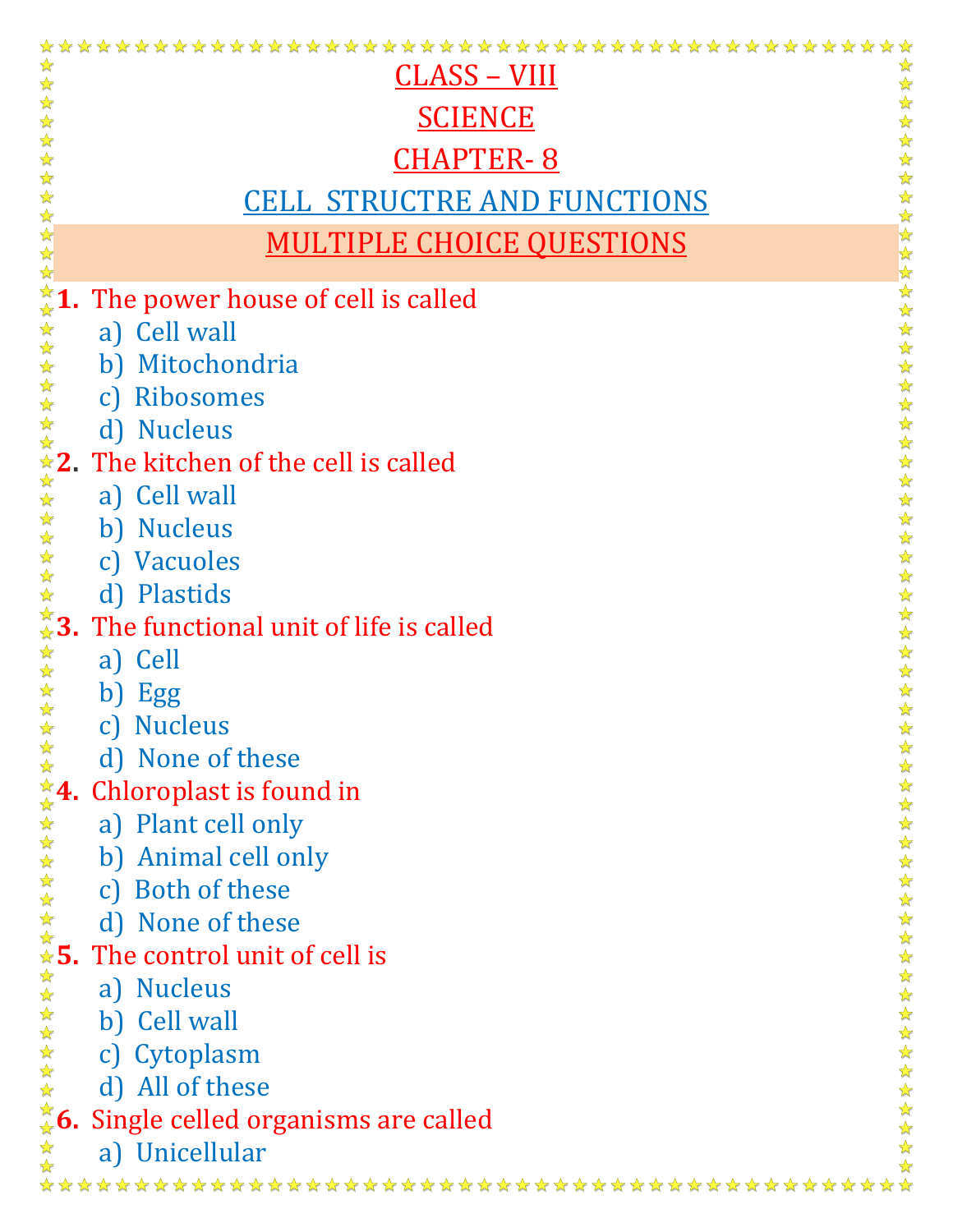| b) Multi-cellular                                                  | ☆                         |
|--------------------------------------------------------------------|---------------------------|
| c) Both of these                                                   | ☆                         |
| ☆<br>d) None of these<br>$\frac{1}{\sqrt{2}}$                      |                           |
| ☆<br>☆7.<br>Tissue is a                                            |                           |
| 计算<br>a) Group of organs                                           |                           |
| 计毕<br>b) Group of cells                                            |                           |
| c) Group of tissues<br>☆                                           |                           |
| 55年<br>d) Group of organisms                                       |                           |
| <del>҉</del> 8.<br>Cell is discovered by                           | *******                   |
| a) Robert Brown                                                    |                           |
| b) Robert Hooke                                                    |                           |
| c) John Mendal<br>☆                                                | $\frac{1}{\mathcal{N}}$   |
| 琴琴<br>d) Charse Darwin                                             |                           |
| <b>☆9.</b><br>The calls capable of changing shapes are             |                           |
| a) Amoeba cell                                                     |                           |
| 冷冷<br>b) WBC                                                       | $\frac{1}{\sqrt{2}}$<br>☆ |
| 琴琴琴<br>c) Both of these                                            | $\frac{1}{2}$<br>☆        |
| d) None of these                                                   | ☆                         |
| 10. Hen's egg is a                                                 | $\frac{1}{2}$<br>计计算      |
| <b>Tissue</b><br>a)                                                | $\frac{1}{\sqrt{2}}$      |
| b) Organ                                                           | $\mathbf{X}$              |
| *****<br>c) Organ system                                           |                           |
| d) cell                                                            |                           |
| 11. This cell is the longest in the human body                     |                           |
| $\frac{1}{2}(a)$ Muscle cells                                      |                           |
| $\underset{\star}{\overset{\star}{\star}}$ (b) Nerve cells         |                           |
| $\frac{A}{A}(c)$ Bone cells                                        | 女女女女女女女女女女女女女             |
|                                                                    |                           |
| $\frac{1}{2}(d)$ Gland cells                                       | $\frac{1}{\sqrt{2}}$      |
| $\stackrel{\star}{\ast}$ 12. This tissue includes the blood tissue |                           |
| $\frac{1}{\mathcal{L}}$ (a) Muscle tissue                          | 外外外外外外                    |
| $\hat{A}$ (b) Connective tissue                                    |                           |
|                                                                    |                           |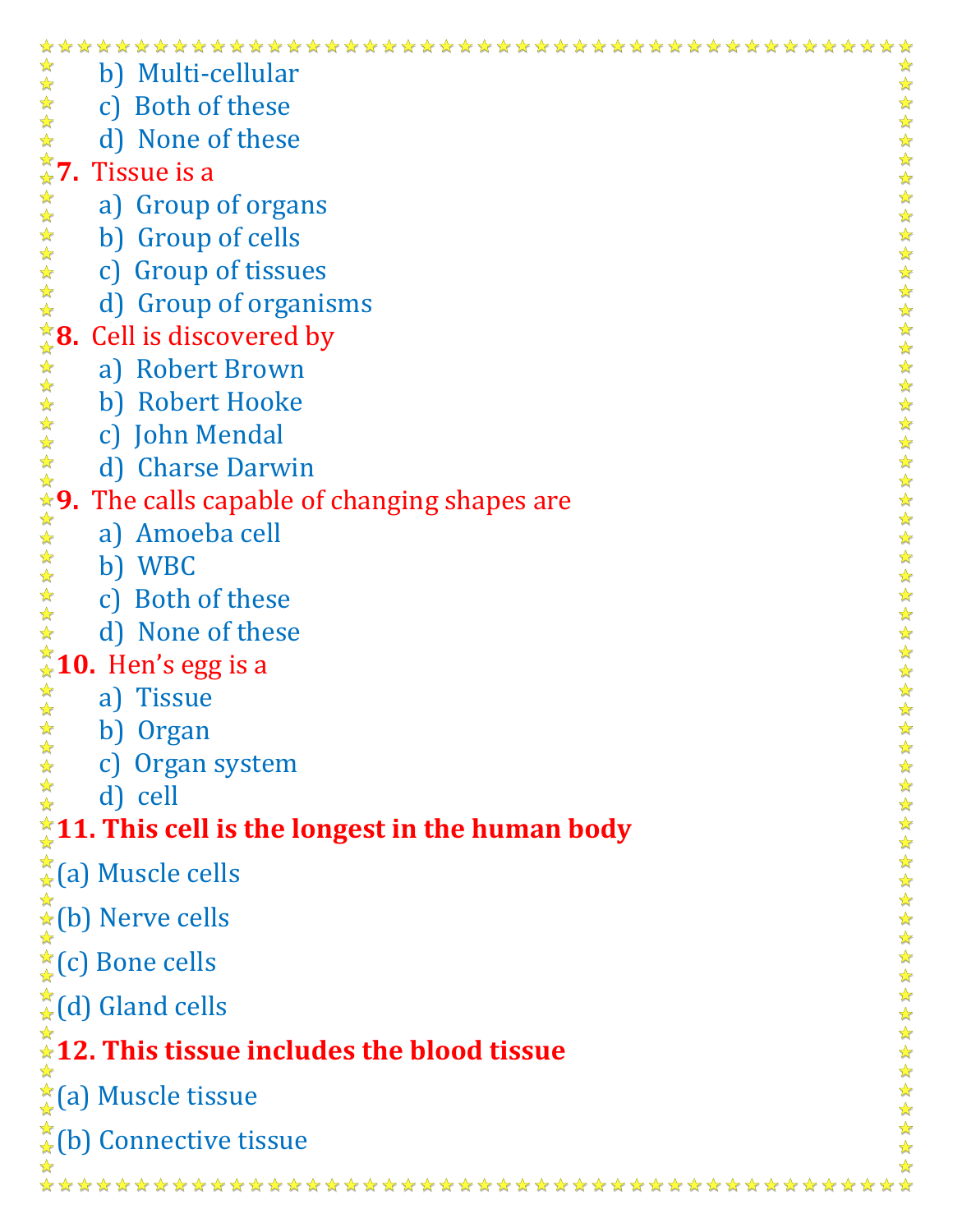| $\frac{1}{2}(c)$ Epithelial tissue                                                                                        |
|---------------------------------------------------------------------------------------------------------------------------|
| $\hat{A}$ (d) Nervous tissue                                                                                              |
| $*13.$ Which of this is/are examples of an organ containing a                                                             |
| <b><i><u><b></b></u></i></b> smooth muscle                                                                                |
| $\frac{A}{A}$ (a) Iris of eye                                                                                             |
| $\frac{\star}{\star}$ (b) Bronchi only                                                                                    |
| $\underset{\star}{\star}$ (c) Uterus only                                                                                 |
| $\frac{1}{2}$ (d) All of the above                                                                                        |
| $\frac{1}{4}$ 14. This structure of the plant cell is non-living                                                          |
| $\frac{1}{\hat{x}}$ (a) Nucleus                                                                                           |
| $\frac{1}{\star}$ (b) cell wall                                                                                           |
| $\stackrel{*}{\star}$ (c) cytoplasm                                                                                       |
| $\frac{1}{\hat{\mathbf{x}}}$ (d) Mitochondrion                                                                            |
| $^*_4$ 15. This cell organelle does not contain DNA                                                                       |
| $\frac{\pi}{4}$ (a) Nucleus                                                                                               |
| $\frac{1}{4}$ (b) Mitochondria                                                                                            |
| $\frac{\pi}{4}$ (c) Lysosomes                                                                                             |
| $\stackrel{\star}{\star}$ (d) Chloroplast                                                                                 |
| *******<br>$\frac{1}{2}$ 16. The main difference between human cheek cells and onion $\frac{1}{2}$ peel cells is          |
|                                                                                                                           |
| $\frac{1}{\star}$ (a) Presence of cell wall in onion peel cells                                                           |
| $\frac{\pi}{4}$ (b) Presence of mitochondria in onion peel cells                                                          |
| $\frac{\star}{\star}$ (c) Absence of endoplasmic reticulum in cheek cells                                                 |
| $\frac{\star}{4}$ (d) Absence of the plasma membrane in cheek cells                                                       |
|                                                                                                                           |
| $\frac{1}{2}$ 1<br>7. This jellylike substance inside the plasma membrane in<br>which all cell organelles are floating is |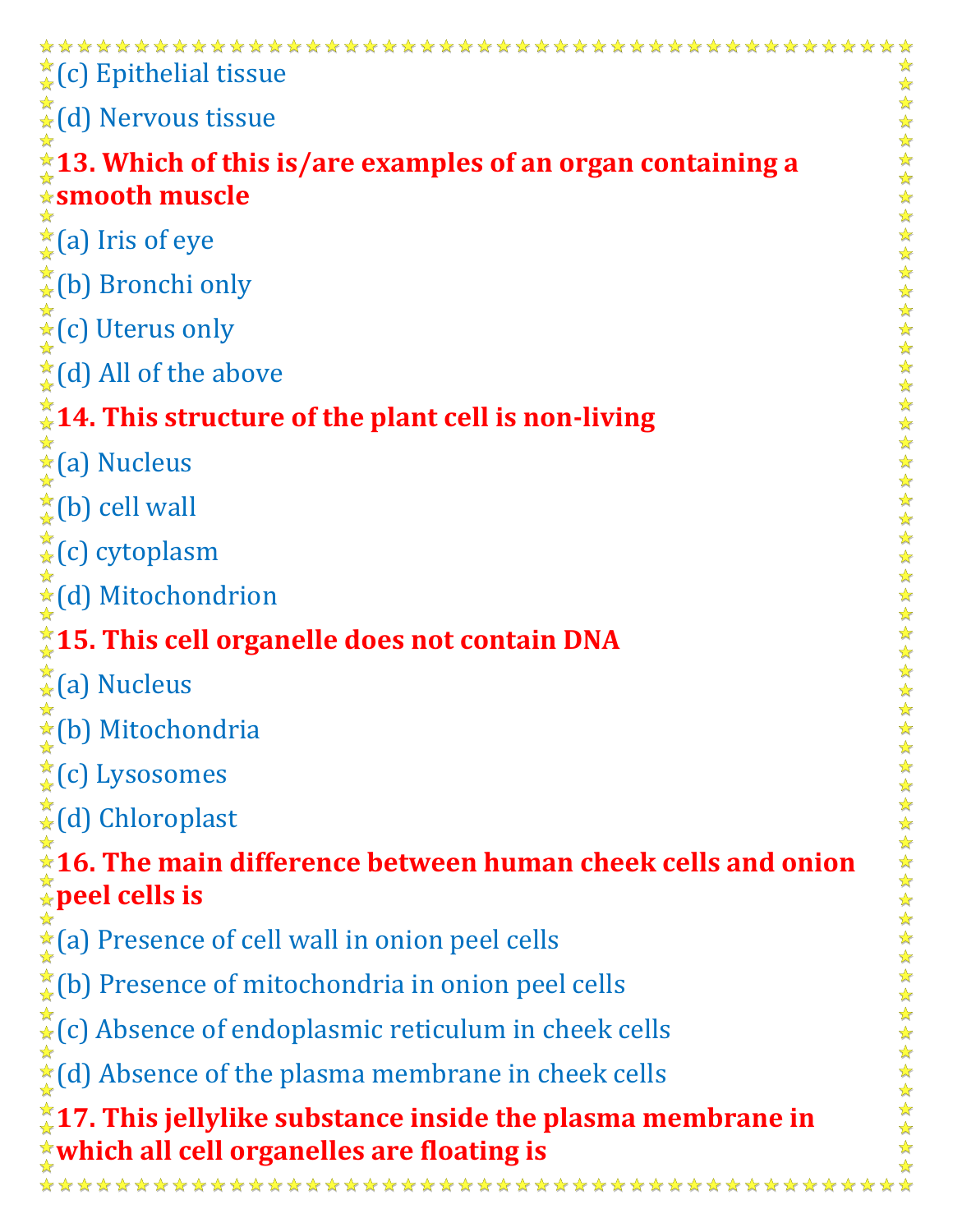$\frac{A}{A}(a)$  Cytoplasm 冷冷  $\overleftrightarrow{\star}$ (b) Tonoplasm ☆ **★**(c) Karyoplasm  $\frac{A}{A}(d)$  Cell sap **18. The organelle serving as a primary packaging area for molecules that will be distributed throughout the cell is**  $\frac{1}{\mathbf{\hat{x}}}$ (a) Vacuole  $\frac{A}{A}$ (b) Plastids  $\stackrel{\star}{\star}$ (c) Mitochondria (d) Golgi apparatus **19. Animal cells are interconnected by**  $\hat{A}(\mathsf{a})$  Plasma membrane ☆  $\star$ (b) Cell wall  $\frac{A}{A}(c)$  Desmosomes  $\stackrel{\star}{\star}$ (d) Plasmodesmata  $*$  20. The Cell theory is not applicable to (a) Fungi  $\stackrel{\star}{\star}$ (b) Algae  $\frac{1}{\hat{x}}$  (c) Virus  $\frac{A}{A}(d)$  Microbes **21. Who discovered cell in 1665?**  $\frac{1}{2}$ a) Robert Hook  $\rightarrow$ b) Robert Crook  $\frac{1}{\mathcal{N}}$  $\frac{A}{A}c$ ) David Thomson  $\frac{1}{2}$ d) Marie Francois\*\*\*\*\*\*\*\*\*\*\*\*\*\*\*\*\*\*\*\*\*\*

\*\*\*\*\*\*\*\*\*\*\*\*\*\*\*\*\*\*\*\*\*\*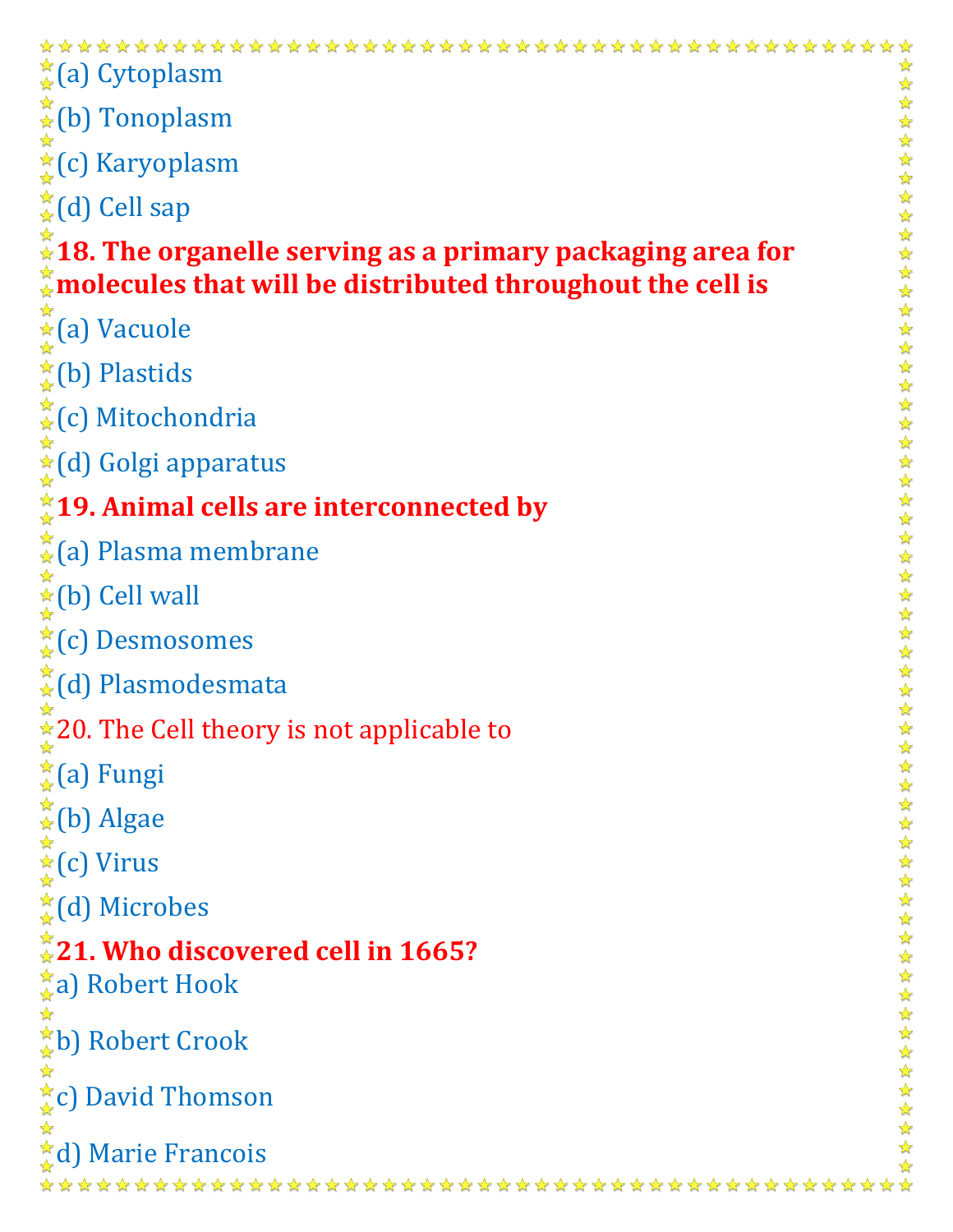**22. Name an Organelle which serves as a primary packaging area**   $\frac{1}{2}$ **for molecules that will be distributed throughout the cell?** ☆  $\frac{\lambda}{\lambda^2}$ a) Mitochondria  $\frac{1}{2}$  $\hat{a}$ b) Plastids ☆  $\hat{\star}$ c) Golgi apparatus <del>☆</del>d) Vacuole ☆ **23. Name the outer most boundary of the cell?** <del>ൂ</del>a) Plasma membrane ☆ <del>☆</del>b) Cytoplasm ☆ c) Nuclear membrane  $\frac{1}{2}$ d) None of the above ☆ **24. Name the process in which the ingestion of material by the cells is done through the plasma membrane?**  $\hat{A}$ a) Egestion ☆  $\stackrel{\star}{\ast}$ b) Diffusion ☆  $\stackrel{\star}{\star}$ c) Osmosis ☆  $\stackrel{\star}{\star}$ d) Endocytosis ☆ **25. Which among the following sentence is not correct about the organelles?**  $\frac{1}{\mathbf{x}}$ a) They are found in all Eukaryotic cells. ☆  $\star$ b) They are found in multicellular organisms. ☆  $\ast c$ ) They coordinate to produce the cell.  $\star$ d) They are small sized and mostly internal. \*\*\*\*\*\*\*\*\*\*\*\*\*\*\*\*\*\*\*\*\*\*\*\*\*\*\*\*\*\*\*\*\*\*\*\*\*\*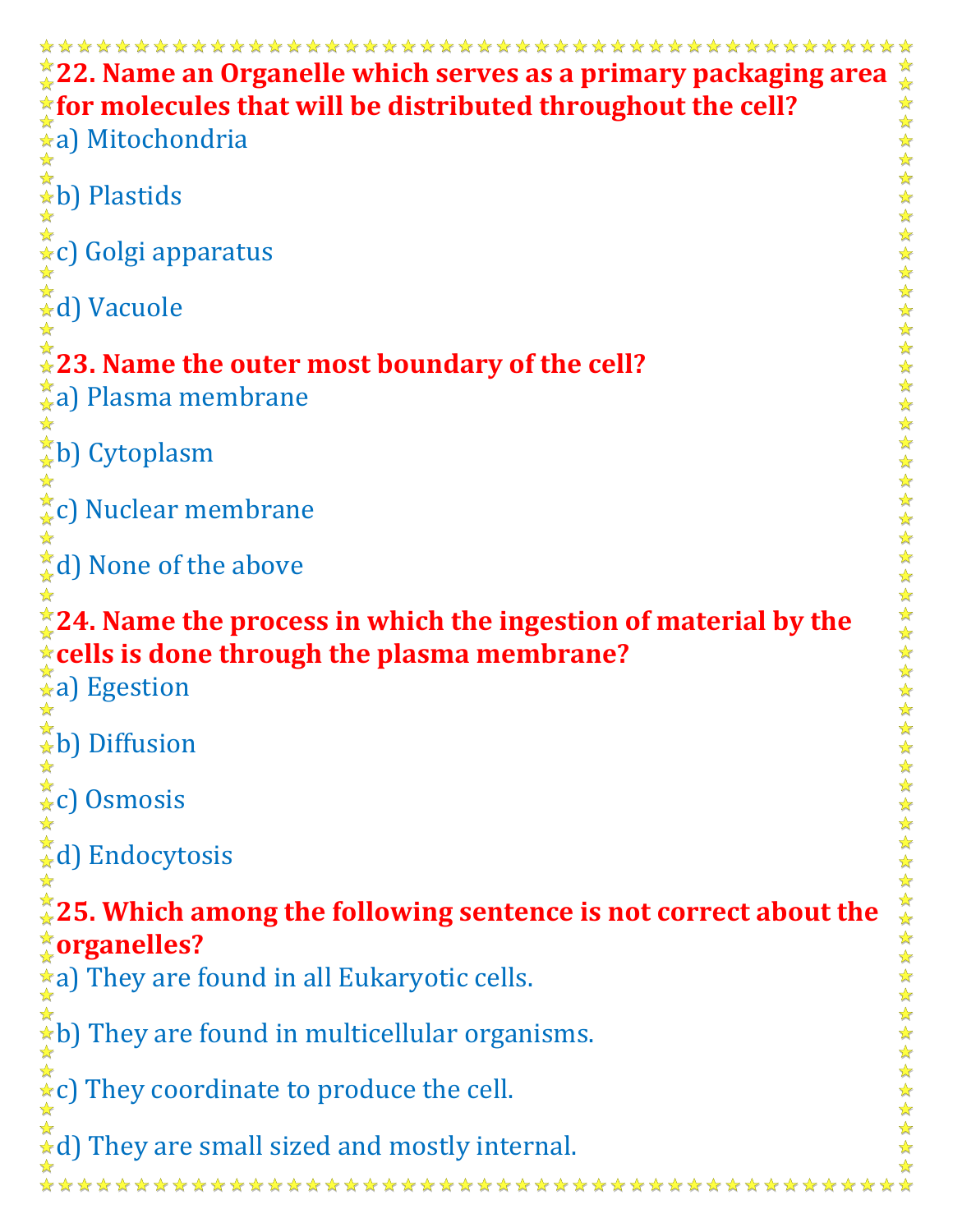```
26. Name the process in which the passage of water goes from a 
                                                                                         ☆
region of higher concentration to a region of lower concentration \frac{1}{2} where \frac{1}{2} where \frac{1}{2} where \frac{1}{2} where \frac{1}{2} where \frac{1}{2} where a) nor b)<br>
\frac{1}{2} where \frac{1}{2} and b)<br>
\frac{1}{2} wher
through a semi permeable membrane?
\frac{1}{2}a) Diffusion
\stackrel{\star}{\star}b) Osmosis
☆
\frac{A}{A}c) Both a) and b)
\frac{1}{2}d) Neither a) nor b)
☆
27. Name an organism which contains single chromosome and 
cell division occurs through fission or budding?
a) Eukaryotes
\overleftrightarrow{\star}b) Prokaryotes
<del>☆</del><br>☆c) Bacteria
☆
\stackrel{\star}{\star}d) Primitive organism
28. Name the process in which the membrane of a vesicle can 
fuse with the plasma membrane and extrude its contents to the 
surrounding medium?
\hat{a}a) Exocytosis
\hat{a}b) Endocytosis
\overleftrightarrow{\star}c) Osmosis
\stackrel{\star}{\star}d) Diffusion
29. The jelly like substance present inside the cell is known as:
\frac{1}{24}a) Cytoplasm
☆
\frac{1}{k}b) Ectoplasm
\frac{1}{\mathcal{N}}c) Nucleoplasm
```